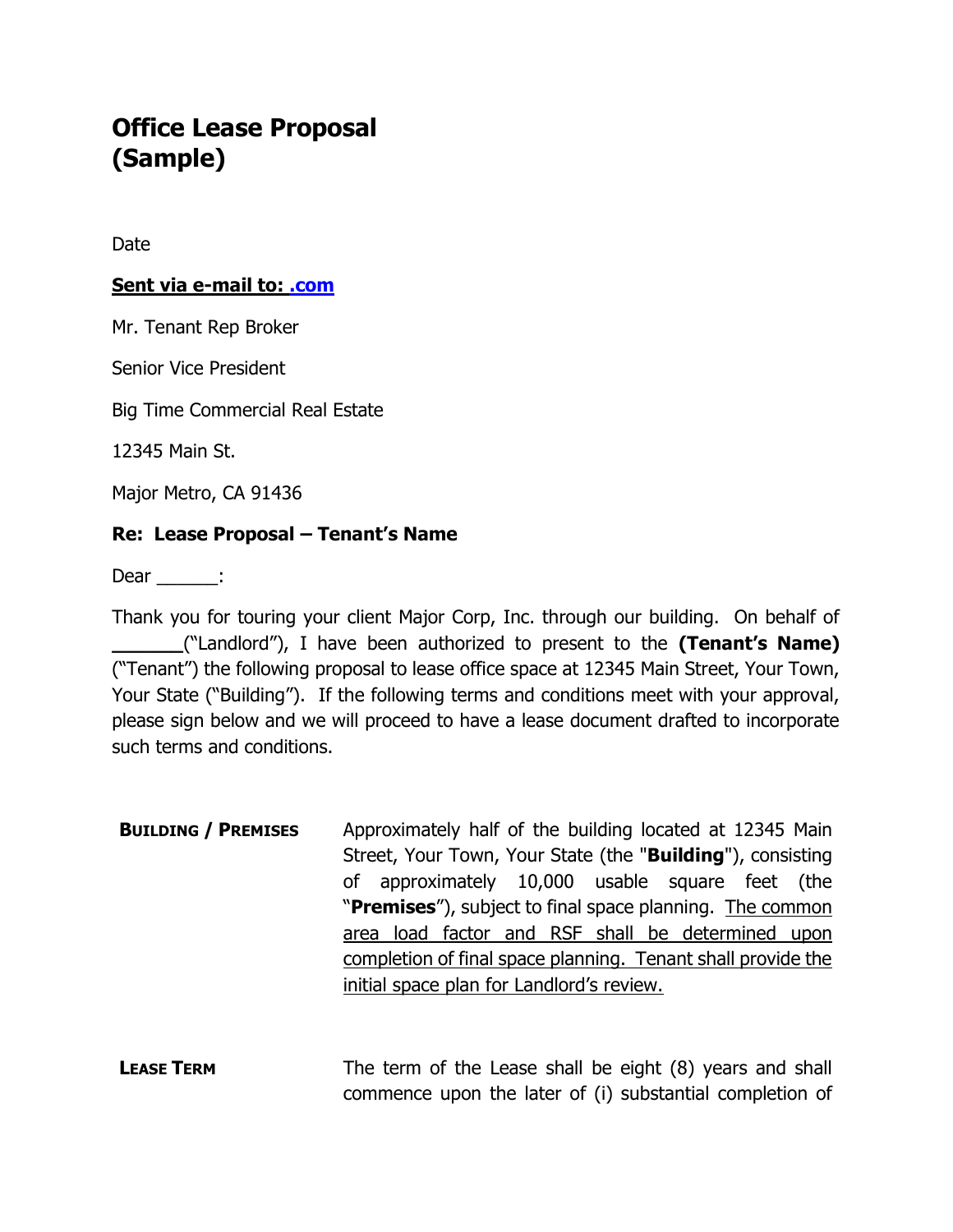|                                       | $1, 2$ .                                                                                                                                                                                                                                                                                                                                                                          | the Tenant Improvements to be performed by the Landlord<br>in the Premises ("Commencement Date") or (ii) November                                                                                                                                                                                                                                                                   |  |
|---------------------------------------|-----------------------------------------------------------------------------------------------------------------------------------------------------------------------------------------------------------------------------------------------------------------------------------------------------------------------------------------------------------------------------------|-------------------------------------------------------------------------------------------------------------------------------------------------------------------------------------------------------------------------------------------------------------------------------------------------------------------------------------------------------------------------------------|--|
| <b>MONTHLY BASIC</b><br><b>RENTAL</b> | The Monthly Basic Rental during the initial Lease Term shall<br>be as follows:                                                                                                                                                                                                                                                                                                    |                                                                                                                                                                                                                                                                                                                                                                                     |  |
|                                       | <b>Months</b><br>$1 - 12$                                                                                                                                                                                                                                                                                                                                                         | Monthly Basic Rent per RSF                                                                                                                                                                                                                                                                                                                                                          |  |
|                                       |                                                                                                                                                                                                                                                                                                                                                                                   | *\$3.10, Net of utilities & janitorial for the<br>Premises                                                                                                                                                                                                                                                                                                                          |  |
|                                       | (3%) per annum thereafter.                                                                                                                                                                                                                                                                                                                                                        | *The Monthly Basic Rent shall be increased by three percent                                                                                                                                                                                                                                                                                                                         |  |
| <b>TENANT</b><br><b>IMPROVEMENTS</b>  |                                                                                                                                                                                                                                                                                                                                                                                   | Landlord shall provide Tenant an allowance of thirty dollars<br>(\$30.00) per usable square foot of the Premises, to be used<br>by Tenant for the cost to design and construct permanently<br>affixed interior improvements to the Premises. Landlord<br>shall retain the general contractor and shall supervise the<br>renovation of the Premises at no additional cost to Tenant. |  |
| <b>BASE BUILDING</b>                  | Landlord, at its sole cost and expense, shall improve the<br>Building and the Premises in compliance with governmental<br>building codes applicable to new construction (as currently<br>permitted), including, but not limited to, the Americans with<br>Disabilities Act of 1990 ("ADA"). Additionally, Landlord, at<br>its sole cost and expense, shall provide the following: |                                                                                                                                                                                                                                                                                                                                                                                     |  |
|                                       |                                                                                                                                                                                                                                                                                                                                                                                   | 1. Common area Building standard men's and women's<br>restrooms, which meet all fire, life safety, and<br>handicap requirements for occupied space.<br>2. The Premises will be equipped with approximately<br>thirty (30) tons of HVAC capacity provided by rooftop                                                                                                                 |  |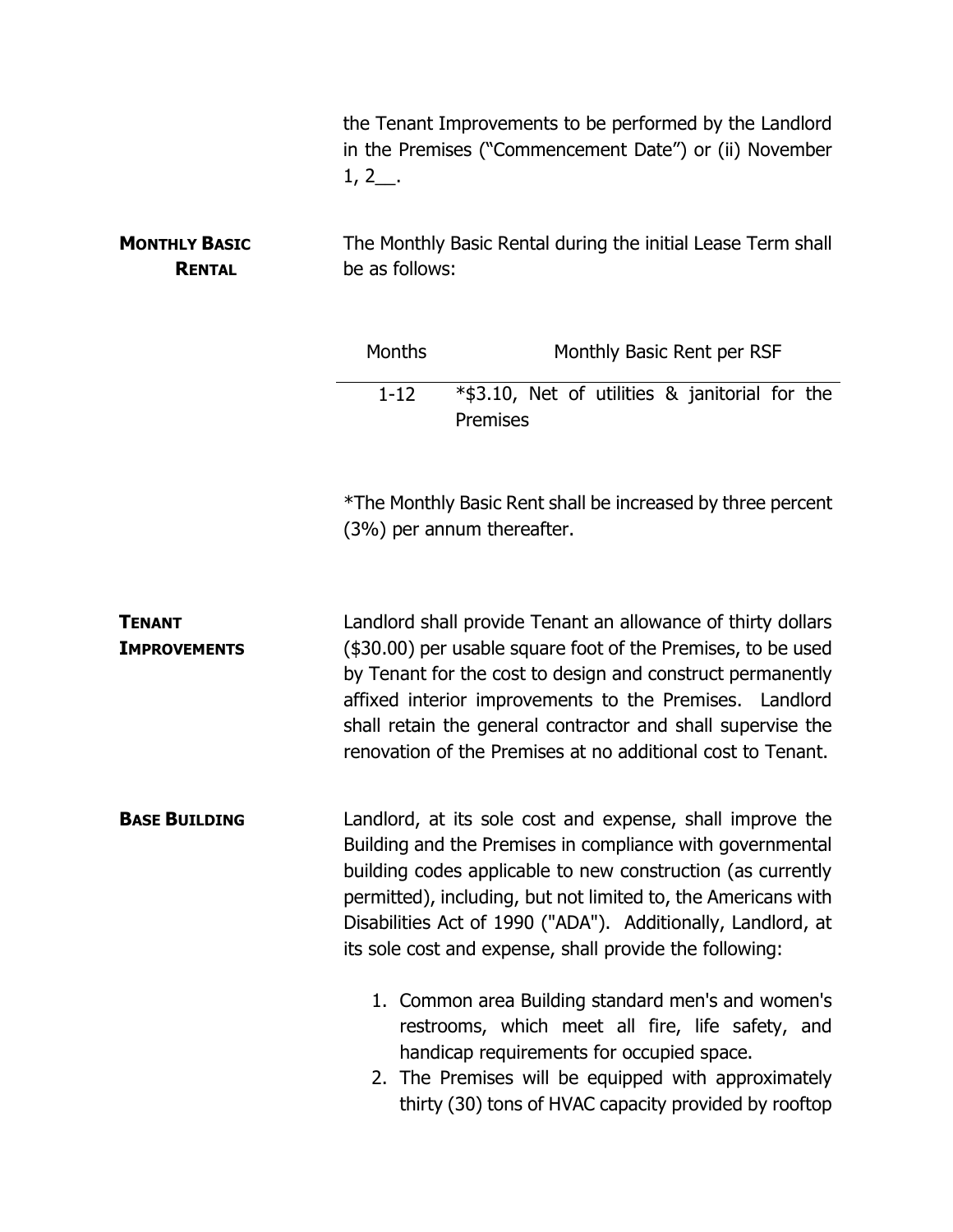|                                                                                                  | units. All distribution shall be completed as part of<br>the Tenant Improvement Allowance.<br>3. Electrical/telephone closet.<br>4. Fire life safety or life support systems as may be<br>required by Building Code.<br>5. Landlord shall provide separately metered, 800 amp,<br>240 volt three phase electrical service to the Building.<br>Please note that Landlord has applied with DWP for<br>a power upgrade for the Building.                                                                                                                                                                   |
|--------------------------------------------------------------------------------------------------|---------------------------------------------------------------------------------------------------------------------------------------------------------------------------------------------------------------------------------------------------------------------------------------------------------------------------------------------------------------------------------------------------------------------------------------------------------------------------------------------------------------------------------------------------------------------------------------------------------|
| HEATING,<br><b>VENTILATION &amp; AIR-</b><br><b>CONDITIONING</b><br>("HVAC")                     | Tenant, at Tenant's sole cost and expense, shall have the<br>right to HVAC service to the Premises 24 hours a day, 7 days<br>a week.                                                                                                                                                                                                                                                                                                                                                                                                                                                                    |
|                                                                                                  | Landlord, at Tenant's sole cost and expense, shall procure<br>and maintain service contracts and perform required repairs<br>on all HVAC equipment servicing the Premises.                                                                                                                                                                                                                                                                                                                                                                                                                              |
| <b>EARLY ACCESS</b>                                                                              | So long as Tenant does not interfere with Landlord's<br>construction of the Premises and Tenant shall have the<br>insurance required under the Lease in full force and effect,<br>Tenant shall be allowed to enter the Premises on October 1,<br>2 <sub>_,</sub> rent free, for purposes of installing its furniture,<br>fixtures, and equipment (FF&E) within the Premises.                                                                                                                                                                                                                            |
| <b>PROPERTY TAX,</b><br><b>OPERATING COST AND</b><br><b>UTILITIES COST</b><br><b>ADJUSTMENTS</b> | In addition to the base rent and any other expenses paid<br>directly by Tenant, Tenant will be responsible for Tenant's<br>proportionate share of any increase in the Building's<br>operating expenses, common area maintenance costs and<br>real estate taxes in excess of those incurred during calendar<br>year 20_ ("Base Year"). Should a change in ownership<br>occur during the Lease Term, the increase in Property<br>Taxes, if any, passed through to the Tenant would be as<br>follows; months 1-24, 0%, months 25-36, 50%, and 100%<br>during any remaining term and options or extensions. |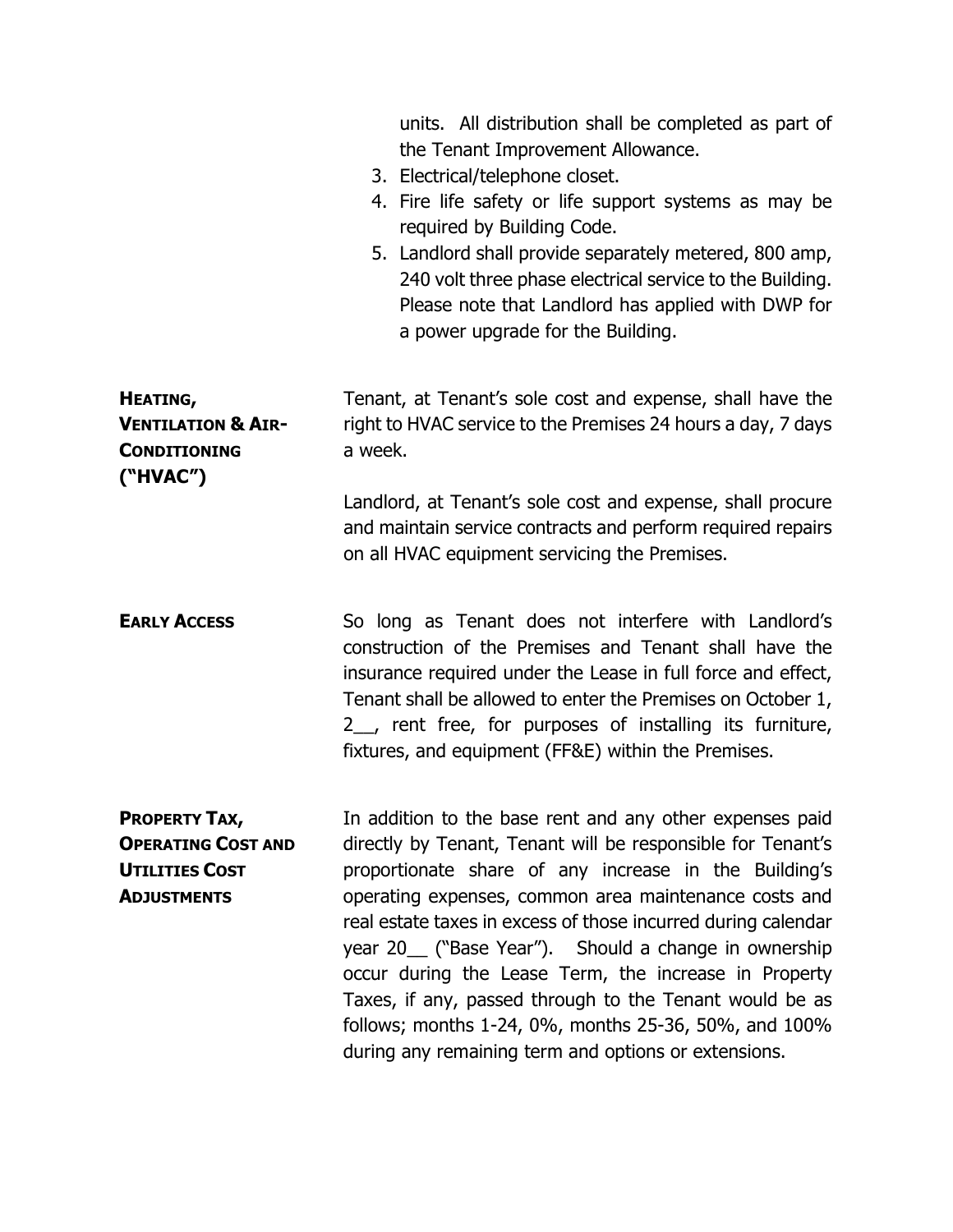TENANT REPAIR & **MAINTENANCE OBLIGATIONS** Tenant, at Tenant's sole cost and expense, shall be responsible for repairs and maintenance to items exclusively servicing the Premises, including, but not limited to interior walls, doors, frames, hardware, glass, plumbing & electrical installations, light fixtures (including light bulb replacement), etc. (to be further defined in the Lease). Landlord, at Tenant's sole cost and expense, shall perform any required repairs on all HVAC equipment exclusively servicing the Premises.

- LANDLORD REPAIR & **MAINTENANCE OBLIGATIONS** Landlord, as part of Operating Expenses for the Project, shall be responsible for the maintenance and repair of all common areas, exterior walls, foundation, roof, structural condition of bearing walls, fire sprinkler, system, fire alarm system, fire hydrants and the common areas (to be further defined in the Lease, but which include common area parking areas, common area landscaping, and common area outdoor walkways).
- **OPTION TO RENEW** So long as Tenant is not in default under the terms and conditions of the Lease, Tenant shall have one (1) five (5) year Option to Renew the Lease for all of its space upon first providing not more than twelve (12) months but not less than nine (9) months prior written notice. The terms and conditions for the option period shall be at the then Fair Market Rental Rate for comparable properties in the immediate vicinity (to be further defined in the Lease), but in no event less than that being paid by Tenant in the last month of the initial Lease Term.

**SECURITY REQUIREMENTS**  Subject to Landlord's review of Tenant's financial, upon Tenant's execution of the Lease, Tenant shall pay a security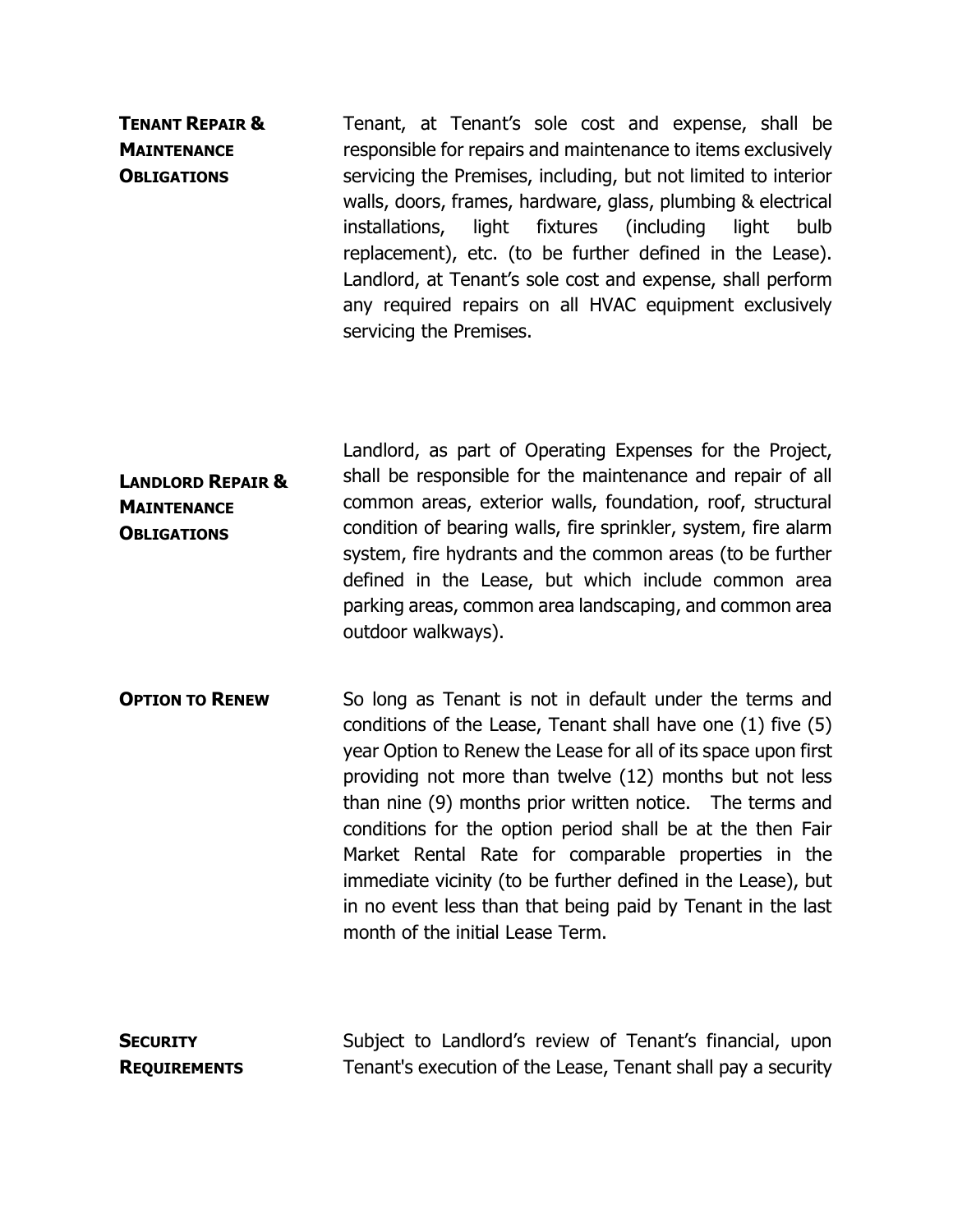deposit equal to last month's rent as well as the first full installment of Monthly Basic Rental due under the Lease.

**PERMITTED USE** Non-governmental, general office use consistent with a firstclass office building.

SUBLEASE AND **ASSIGNMENT** Subject to Landlord's consent, which shall not be unreasonably withheld or delayed, Tenant may, from time to time, sublet or assign the Premises. Landlord shall retain fifty percent (50%) of any rent received in excess of Tenant's monthly rent then being paid to Landlord, after first deducting all reasonable costs of such sublease or assignment. Landlord shall have the right of recapture.

SIGNAGE (If applicable) Tenant, at Tenant's sole cost and expense, shall have the right to install non-exclusive Building-top signage on the front of the Building. Said signage shall be subject to Landlord's reasonable approval as it relates to the size, color, design and location. Landlord makes no representations that the signage will be approved by relevant city and governmental authorities. Tenant shall be responsible for obtaining all appropriate city and governmental approvals for said signage.

**PARKING** Tenant shall have the right to unreserved parking passes (in a location surrounding and/or adjacent to the Premises) at a ratio of three (3) passes per 1,000 RSF of the Premises in the Project's parking facility, at no charge for the initial Lease Term

Access **Except** when and where Tenant's right of access is specifically excluded as the result of (a) an emergency, (b) a requirement by law, or (c) a specific provision set forth in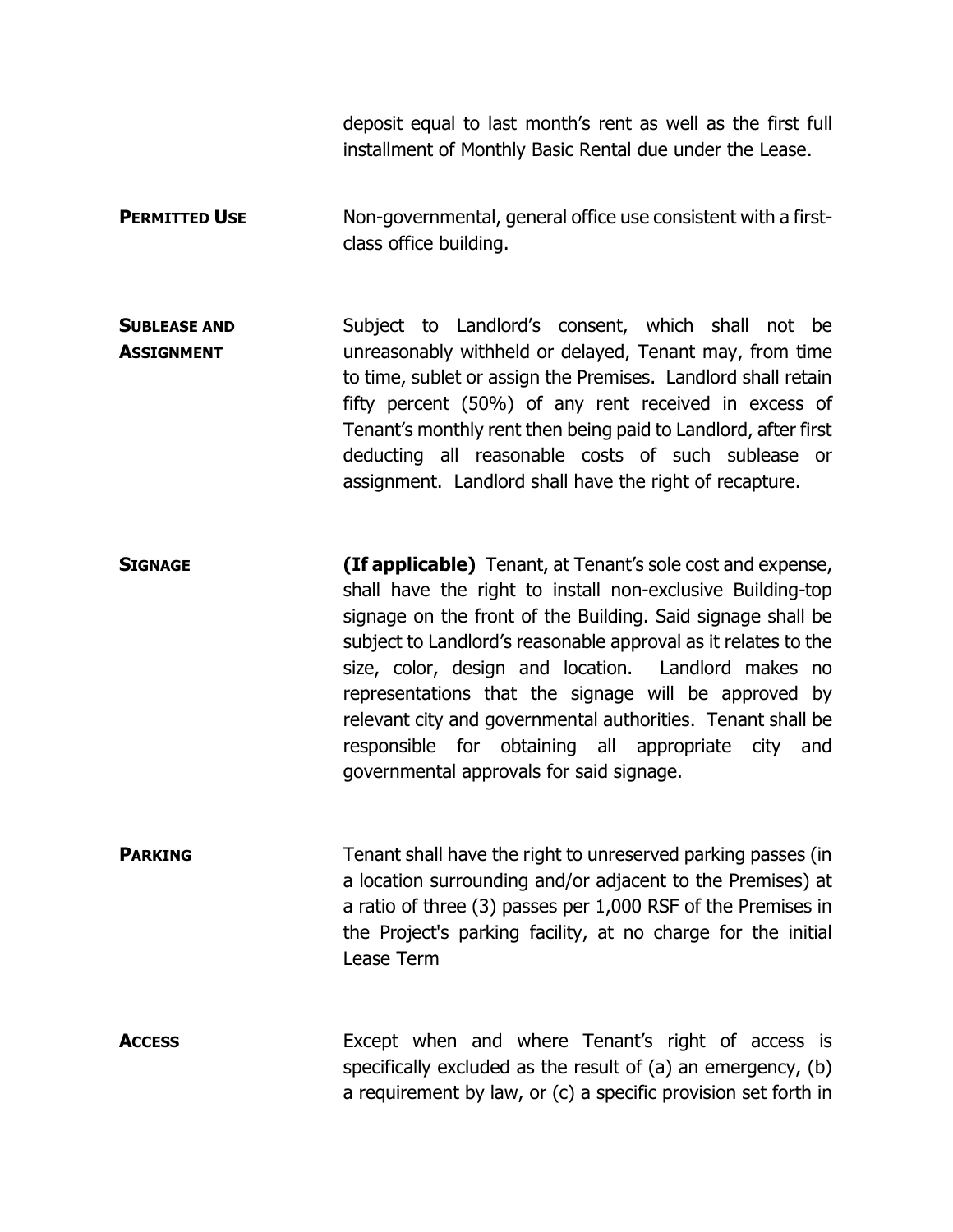the Lease, Tenant shall have the right of access to the Premises twenty-four (24) hours per day, seven (7) days per week.

- **REPRESENTATIONS** AND WARRANTIES Tenant hereby represents and warrants to Landlord that Tenant is currently not in default under any existing lease, sublease or occupancy agreement in its current location(s) and that the financial information which Tenant has provided or will provide to Landlord is true and correct. Tenant shall immediately notify Landlord of any change in its financial status or in the event a default occurs in its current lease(s) between the date of this lease proposal and the full execution and delivery of a lease with Landlord.
- **BROKER DISCLOSURE (If applicable)** Tenant and Landlord acknowledge that Big Time Commercial Real Estate is representing both Parties herein ("Dual Agency") and each consents to same. As a dual agent, Big Time Commercial Real Estate owes the following duties to both Principals: (a) a fiduciary duty of utmost care, integrity, honesty and loyalty in the dealings with either Principal; (b) a duty to exercise diligently reasonable skill and care in performance of its duties; (c) a duty of honest and fair dealing and good faith; and (d) a duty to disclose all facts known to Big Time Commercial Real Estate materially affecting the value or desirability of the property that are not known to, or within the diligent attention and observation of, the Principals. Big Time Commercial Real Estate is not obligated to reveal to either Principal any confidential information obtained from the other party that does not involve the affirmative disclosure duties of subsection (d). A dual agent may not reveal, without the Lessor's permission, that a Landlord will accept a price less than the listing price or, without the Tenant's permission, that a Tenant will pay more than its offered price.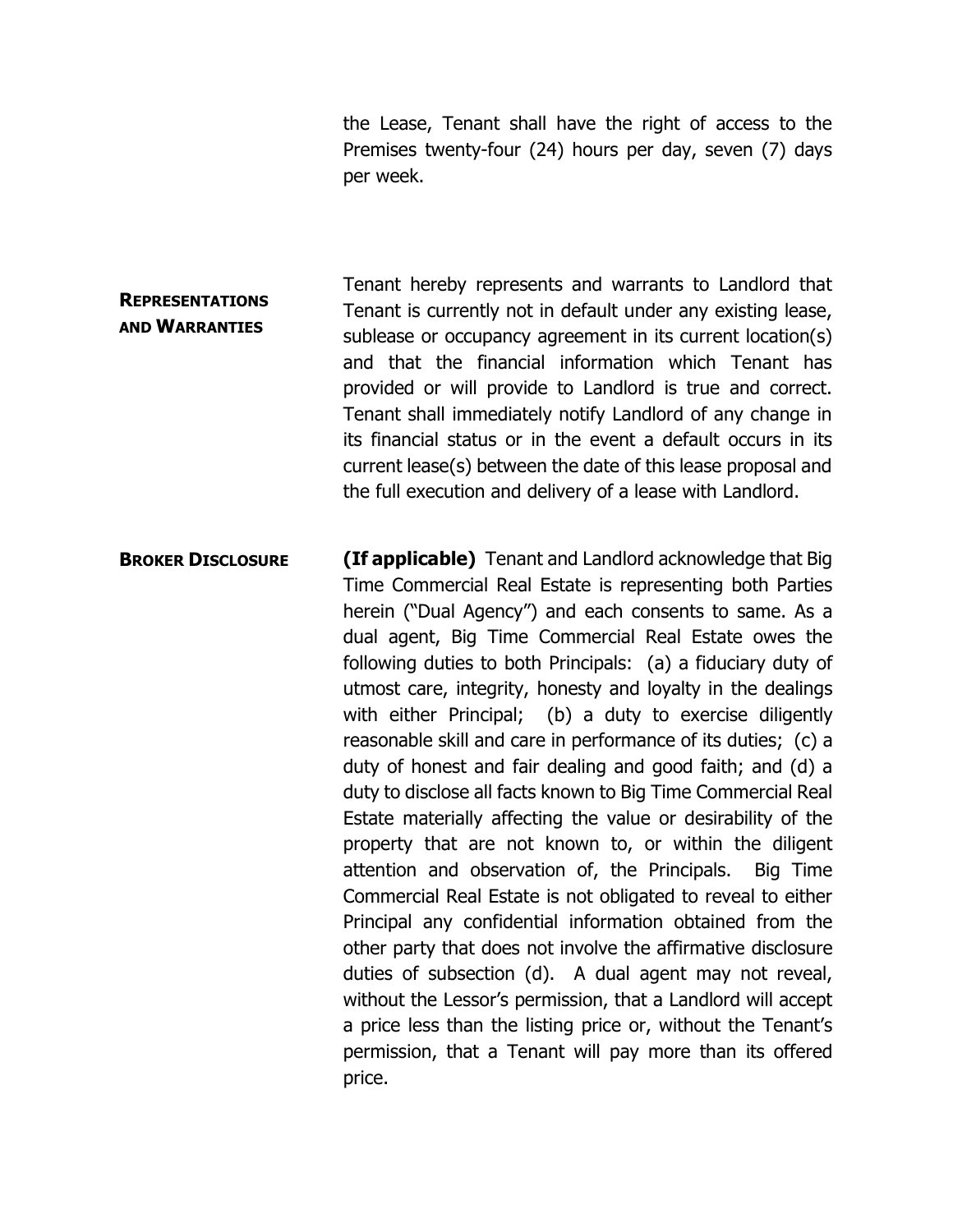- **BROKER COMMISSION** Landlord acknowledges that (Tenant Rep Broker name) of Big Time Commercial Real Estate is the Tenant's broker in this transaction and agrees to pay a standard real estate brokerage commission for its representation of the Tenant of four percent (4%) of the gross Base Rent due for months 1 to 60 of the initial Lease Term and two percent (2%) of the gross Base Rent due for months 61 to 120 of the initial Lease Term. Said commission shall be due to broker fifty percent (50%) upon full execution of the Lease by Landlord and Tenant and fifty percent (50%) upon Tenant's occupancy of the Premises. Landlord shall pay broker within thirty (30) days of said due dates. There shall be no commission due for any options to renew or expansions.
- LEASE DOCUMENT Landlord uses a standard form AIR Lease Document in order to expedite the Lease Negotiation process. Any basic lease provisions that are not addressed in this proposal will be addressed in the Lease Document.

This lease proposal is an outline of the major contemplated lease provisions only, and is not a binding legal agreement to lease. THE PARTIES AGREE THAT NO CONTRACTUAL OBLIGATION WILL BE CREATED BY EITHER LANDLORD'S SENDING - OR YOUR ACCEPTANCE OF - THIS PROPOSAL.

Neither Landlord nor Tenant shall have any legal obligation or liability to the other with respect to the matters set forth in this lease proposal unless and until a definitive lease is executed by both parties. Neither party shall have any obligation to continue discussions or negotiations for any such lease. Nothing contained herein shall be construed to create an option for Tenant to lease the Premises or a reservation of the Premises by Landlord for Tenant, or to indicate that Landlord has removed all or any portion of the Premises from consideration by other potential tenants.

The undersigned acknowledges that all correspondence (including this lease proposal) and all communication between Landlord, Tenant, and the undersigned concerning